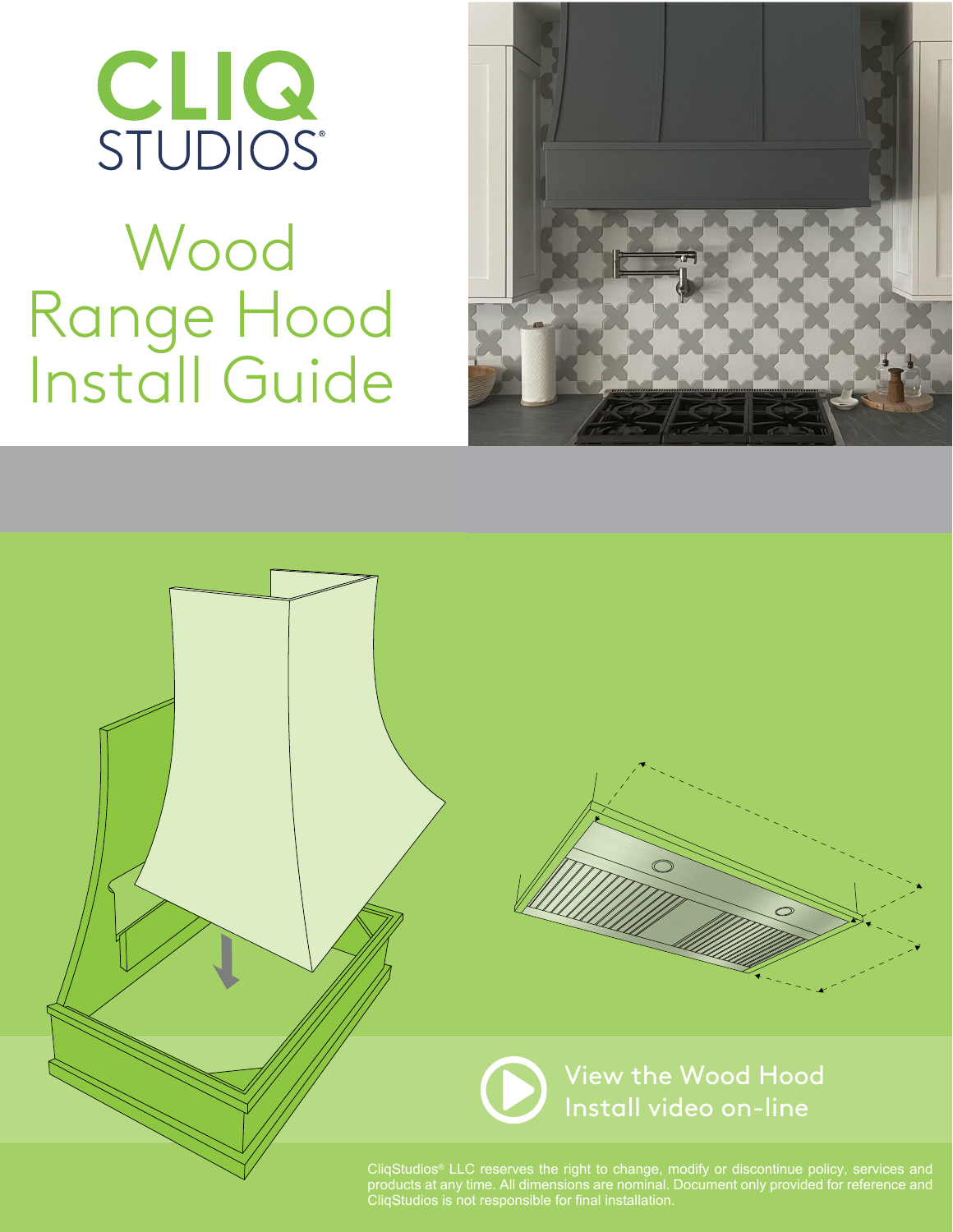## **Before You Begin**

**Instructions are a guideline for a basic wood range hood installing to wood stud and sheetrock construction. Other construction types require additional steps not outlined in this guide. Wall material type, such as ceramic tile or stone material, will require unique specifications and methods to install wood range hood.**

- Fully inspect all product for any damage or defects *before* starting installation.
- Remove packaging screws on the back of the hood that are clearly marked with flagging tape. Screws rquire a #2 square drive bit to remove.
- Install the liner and fan/blower to the apron *before* hanging wood hood on the wall. Failure to do so may result in a very difficult installation.
- Watch the install video before starting installation.
- It's the responsibility of the property owner to acquire any local municipal permits.

#### **Install Notes**

 $\left| \frac{1}{\sqrt{n}} \right|$ 

The consumer, and/or contracted installer, is responsible to comply with any and all local municipal code requirements that include:

- Appropriate clearances above range and below wood range hood
- Air flow or Cubic Feet per Minute (CFM) requirements
- Electrical connections

Instructions are a reference guideline and may not match individual situations. Every installation is unique, may or may not require adhesive or silicone and may or may not require brad (pin) nailing.

CliqStudios is not responsible for final installation of wood range hood or any aspect of the exhaust fan unit (sold separately), duct work and/or venting (not provided), carpentry and hard wire electrical work (not provided).

#### **Questions**

For questions regarding installation please contact CliqStudios Customer Service

• Phone: 888-350-1242 • Email: customerservice@cliqstudios.com



**Installer Selection** CliqStudios highly recommends hiring a professional contractor that is licensed and has electrical, cabinet, carpentry and HVAC skills. While this installation is not difficult electrical, ventilation and finish carpentry skills are required. You may need to cut, sand, alter and perform other woodworking functions to complete the install. CliqStudios is not responsible for any lack of consumer comprehension mentioned related to the above skill trade areas.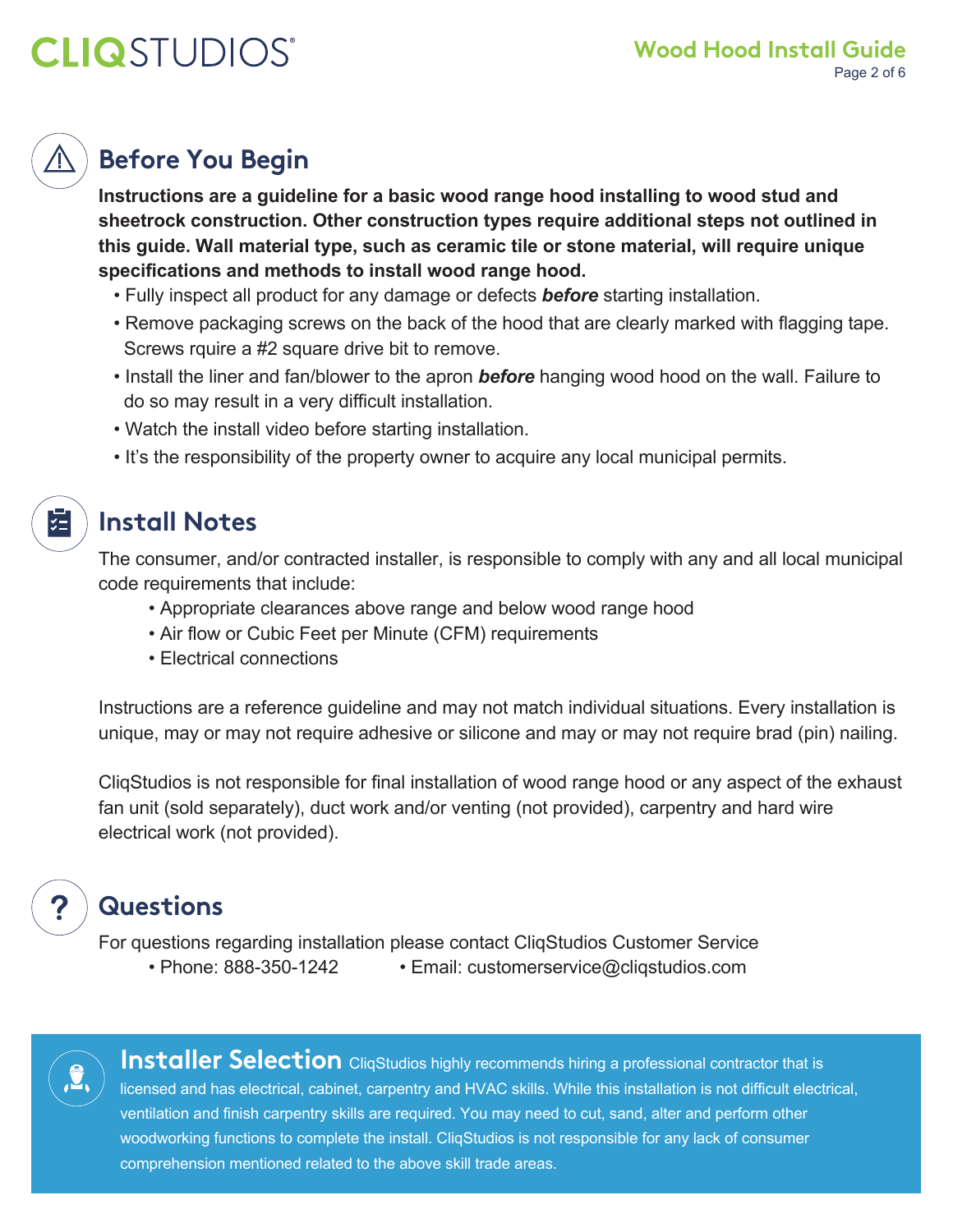

### **Recommended Tools & Materials**

• The tools and materials are a recommended list for the basic installation of the wood range hood. Other tools and materials may be required such as specialty power tools, sandpaper, and miscellaneous wood working tools.





**Screws** It is highly recommended to use cabinet screws (also known as washer-head, or button-head screws). Typically these screws are fabricated with case hardened steel and have high tensile, torque and shear strength designed specifically for wood-to-wood fastening, especially for heavy, concentrated loads. DO NOT use 'sheet rock' screws.



**Adhesive/Silicone** Depending on local municipal code adhesive/silicon may not be required. Construction Adhesive (such as Liquid Nails®) may be required per code. If able, Silicone is recommended because it can be removed and re-applied if future maintenance is required on the ventilation system or fan blower unit.



**Note** The above list only applies to the installation of the wood range hood and does not include tools and materials for electrical and ventilation work. It is the installer's responsibility to have the tools, materials, knowledge and skill to properly install electrical and ventilation. Please refer to, and follow, the individual manufacturer's instructions for installation of the fan/blower unit, electrical connections and ventilation components.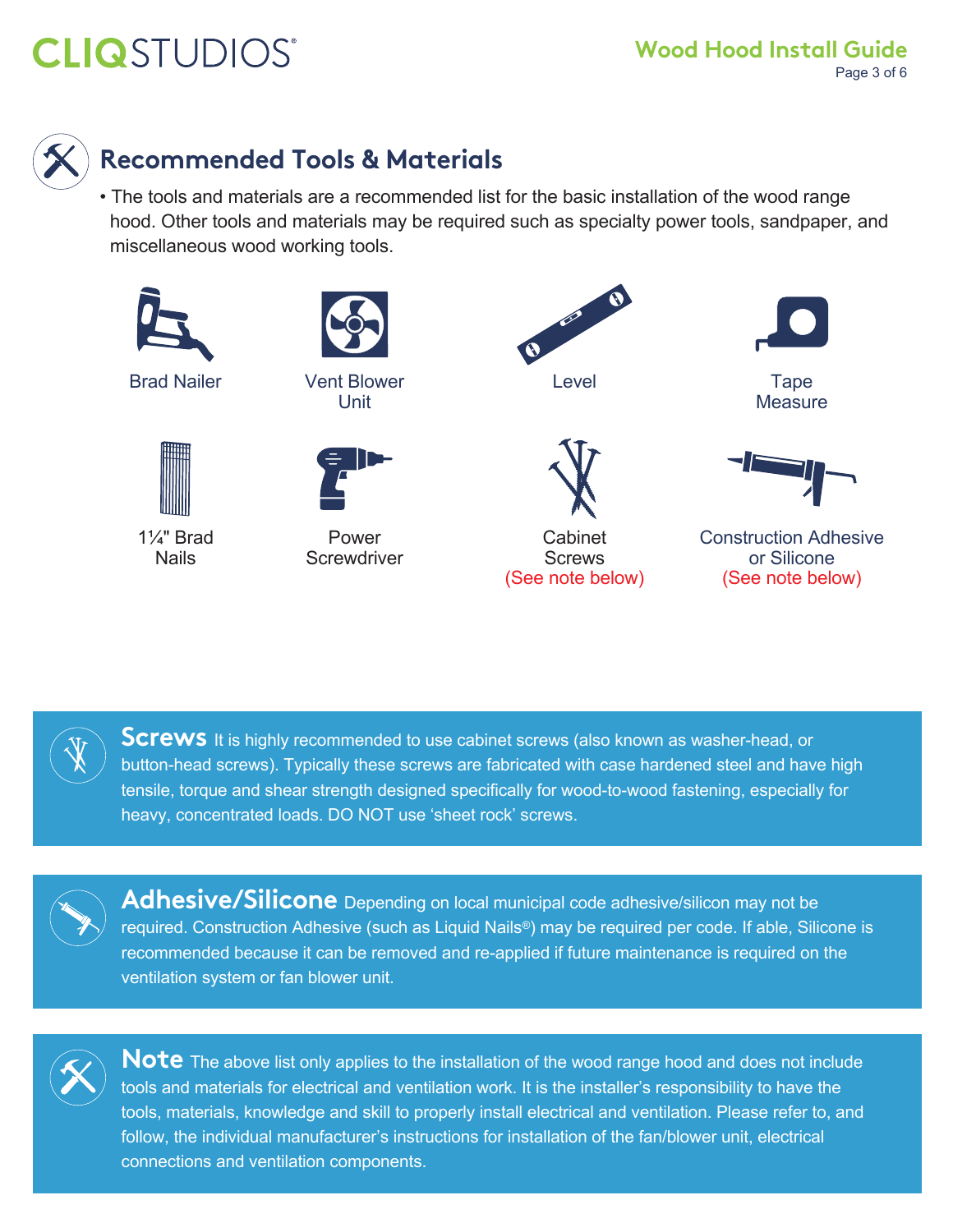range hood

wood range height

**Wood Hood Install Guide**

Page 4 of 6



 $\overline{2}$ 

 $\overline{\mathbf{3}}$ 

4

#### **Install Fan/Blower & Liner**

- Follow manufacturer's directions
- Liner may not be required depending on fan/blower selected

• Identify the center point of the wood

**Hood Position** (Fig. A)

• Mark a level line with marked line of





- Locate and mark at least two (2) studs to mount wood range hood wall
- Locate and identify center of the mounting cleat



- Mark a level line 12" above desired mounting height
- Mount cleat using screws no less than 2½" long into studs, two (2) per stud

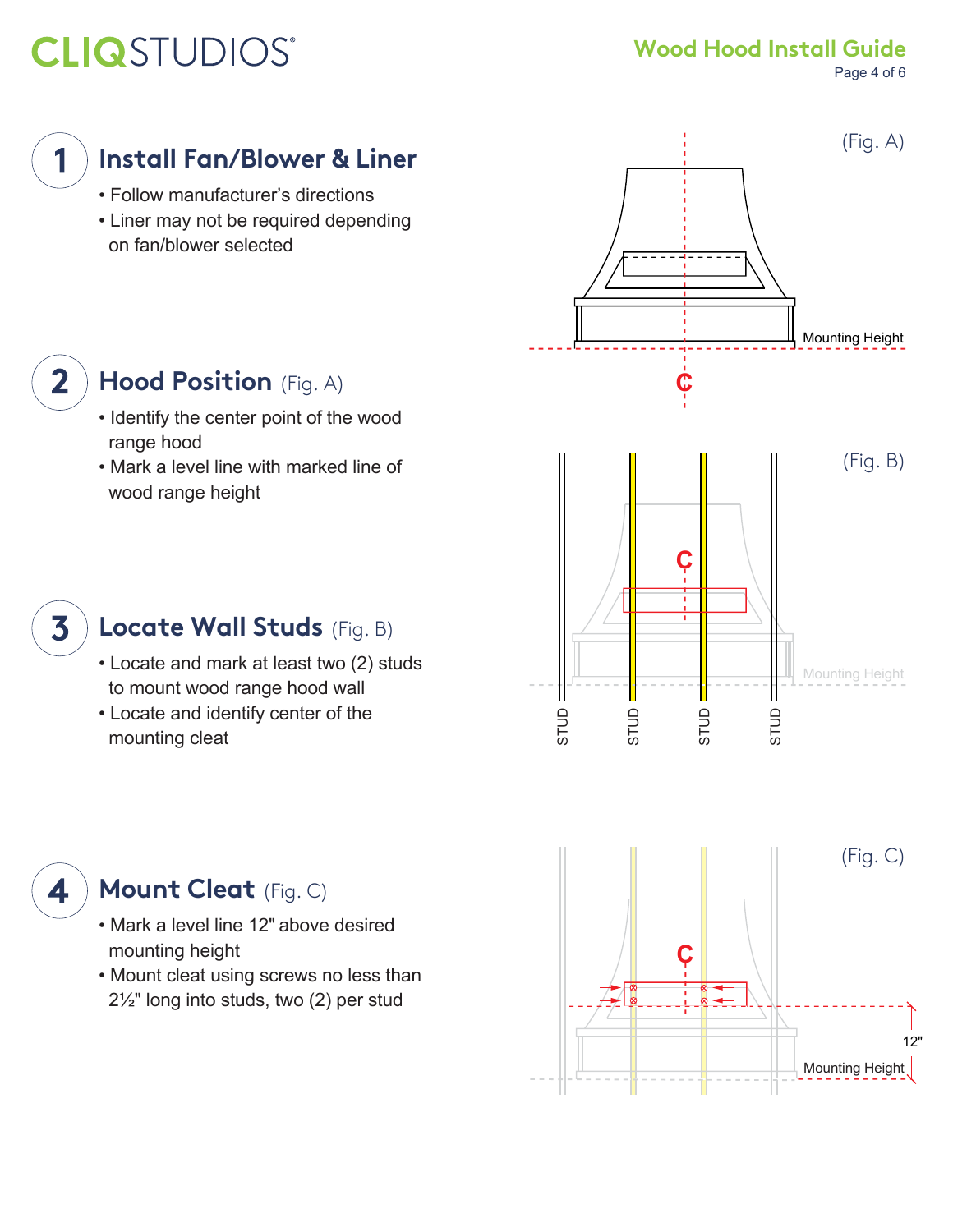**Wood Hood Install Guide**

Page 5 of 6

#### 5

6

7

### **Installing Apron/Back Panel** (Fig. D)

- Hang the apron/back panel onto the cleat adjusting for center and ensure level position on 'Mounting Height' position line
- Note:Install fan/blower *before*  securing the apron/back panel to the wall studs



#### **Secure Apron/Back Panel** (Fig. E)

• Fasten the apron back panel using 2½" long screws into studs, three (3) per stud



### **Connect Ventilation**

• No information is provided for ventilation or HVAC connection(s) due to the fact that every ventilation system, fan/blower unit, power supply, existing construction structure are unique and different. Follow manufacturer directions and/or consult a professional.